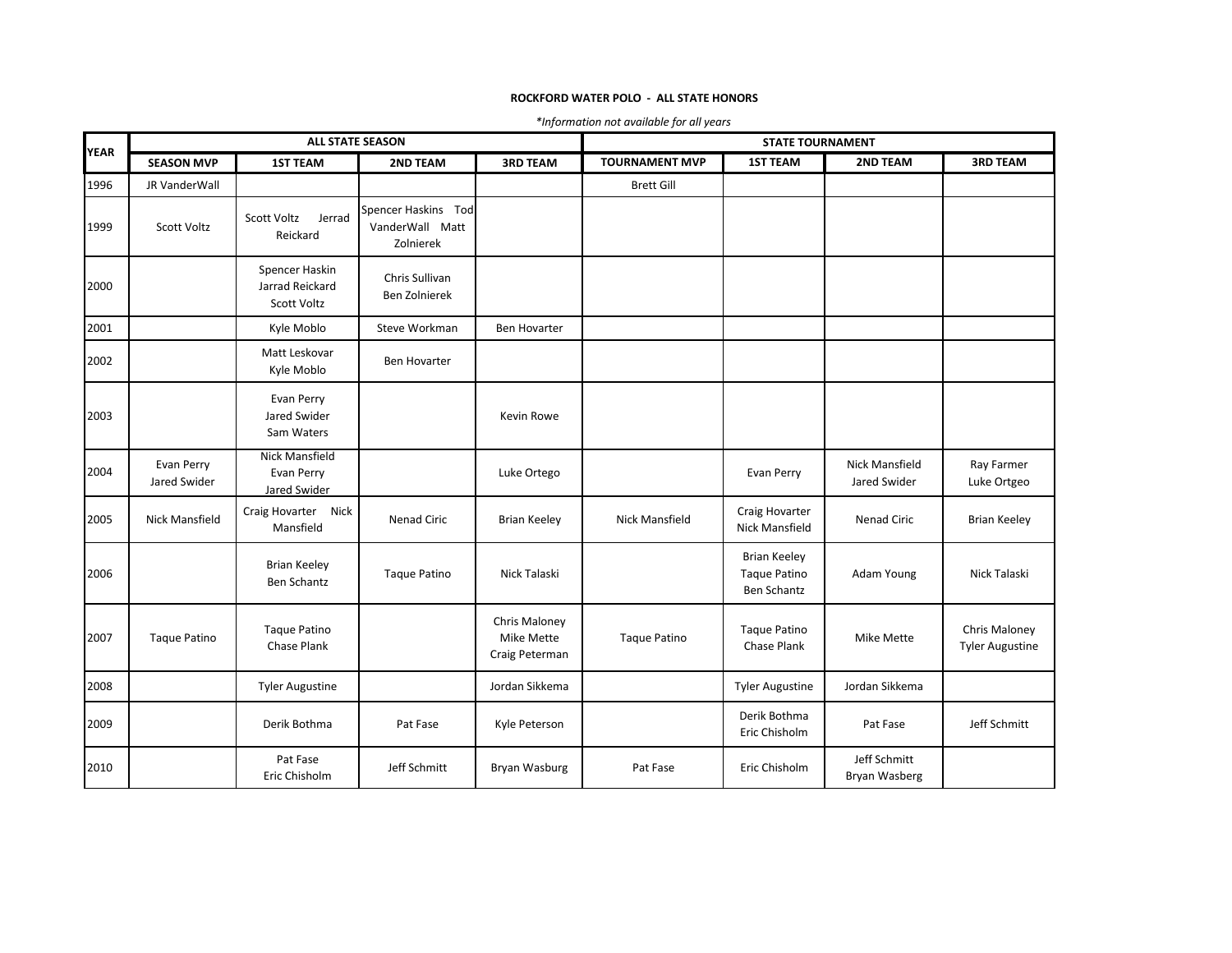| <b>YEAR</b> | <b>ALL STATE SEASON</b> |                                                 |                        | <b>STATE TOURNAMENT</b> |                       |                                     |                                                                  |                               |
|-------------|-------------------------|-------------------------------------------------|------------------------|-------------------------|-----------------------|-------------------------------------|------------------------------------------------------------------|-------------------------------|
|             | <b>SEASON MVP</b>       | <b>1ST TEAM</b>                                 | 2ND TEAM               | <b>3RD TEAM</b>         | <b>TOURNAMENT MVP</b> | <b>1ST TEAM</b>                     | 2ND TEAM                                                         | <b>3RD TEAM</b>               |
| 2011        |                         | Eric Chisholm<br>Justin Hulsebus                |                        | Craig Wasburg           |                       | Eric Chisholm                       |                                                                  | Craig Wasburg                 |
| 2012        |                         | Grant Beach<br>Justin Hulsebus<br>Nick Willison |                        |                         |                       | <b>Grant Beach</b>                  | Justin Hulsebus                                                  |                               |
| 2013        | Jacob Davis             | Jacob Davis<br><b>Stephen Cress</b>             |                        | Kyle Hams               |                       | Jacob Davis<br><b>Stephen Cress</b> | Kyle Hams                                                        |                               |
| 2014        | David Newberger         | David Newberger                                 | <b>Brent Trewhella</b> | <b>Tyler Willison</b>   |                       | David Newberger                     | <b>Ben Hoffmeister</b><br>Nathan Isley<br><b>Brent Trewhella</b> | Timmer Hoffmeister            |
| 2015        |                         | Sam Sikkema<br>Chad Greenberg<br>Jake Vickery   |                        |                         |                       |                                     |                                                                  |                               |
| 2016        | Jack Sikkema            | Jack Sikkema Jacob<br>Newberger                 |                        | Paul Sikkema            | Jack Sikkema          | Jack Sikkema<br>Paul Sikkema        |                                                                  |                               |
| 2017        |                         | Jack Sikkema<br>Paul<br>Sikkema                 | Jacob Newberger        |                         |                       | Jack Sikkema                        | Jacob Newberger<br>Paul Sikkema                                  |                               |
| 2018        |                         | Zach Burns Gavin Saur                           |                        | Kyle Arend              |                       | Zach Burns                          | Elijah Chino Gavin<br>Saur                                       | Kyle Arend                    |
| 2019        |                         | Elijah Chino                                    | Ben Schuchardt         |                         |                       | Elijah Chino                        |                                                                  | Kyle Dedert Ben<br>Schuchardt |
| 2021        |                         | Hudson Verwys                                   | Nate Hopkins           |                         |                       |                                     | <b>Hudson Verwys</b>                                             | <b>Brenden Saur</b>           |

**ROCKFORD WATER POLO - ALL STATE HONORS**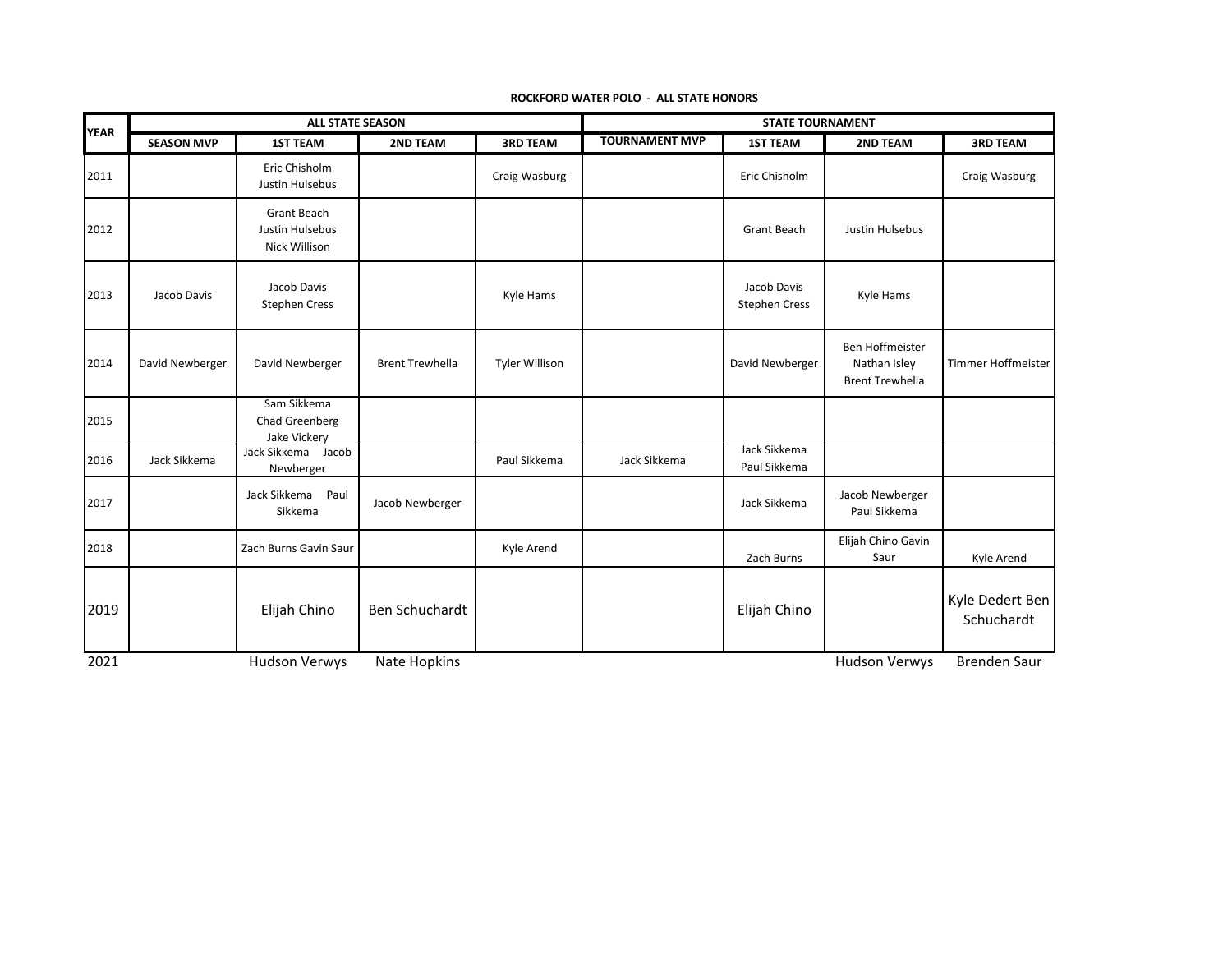| <b>COACH OF THE YEAR</b> |
|--------------------------|
|                          |
| Dave McWaters            |
|                          |
|                          |
|                          |
| Dave McWaters            |
| Dave McWaters            |
| Dave McWaters            |
| Dave McWaters            |
| Dave McWaters            |
|                          |
|                          |
|                          |